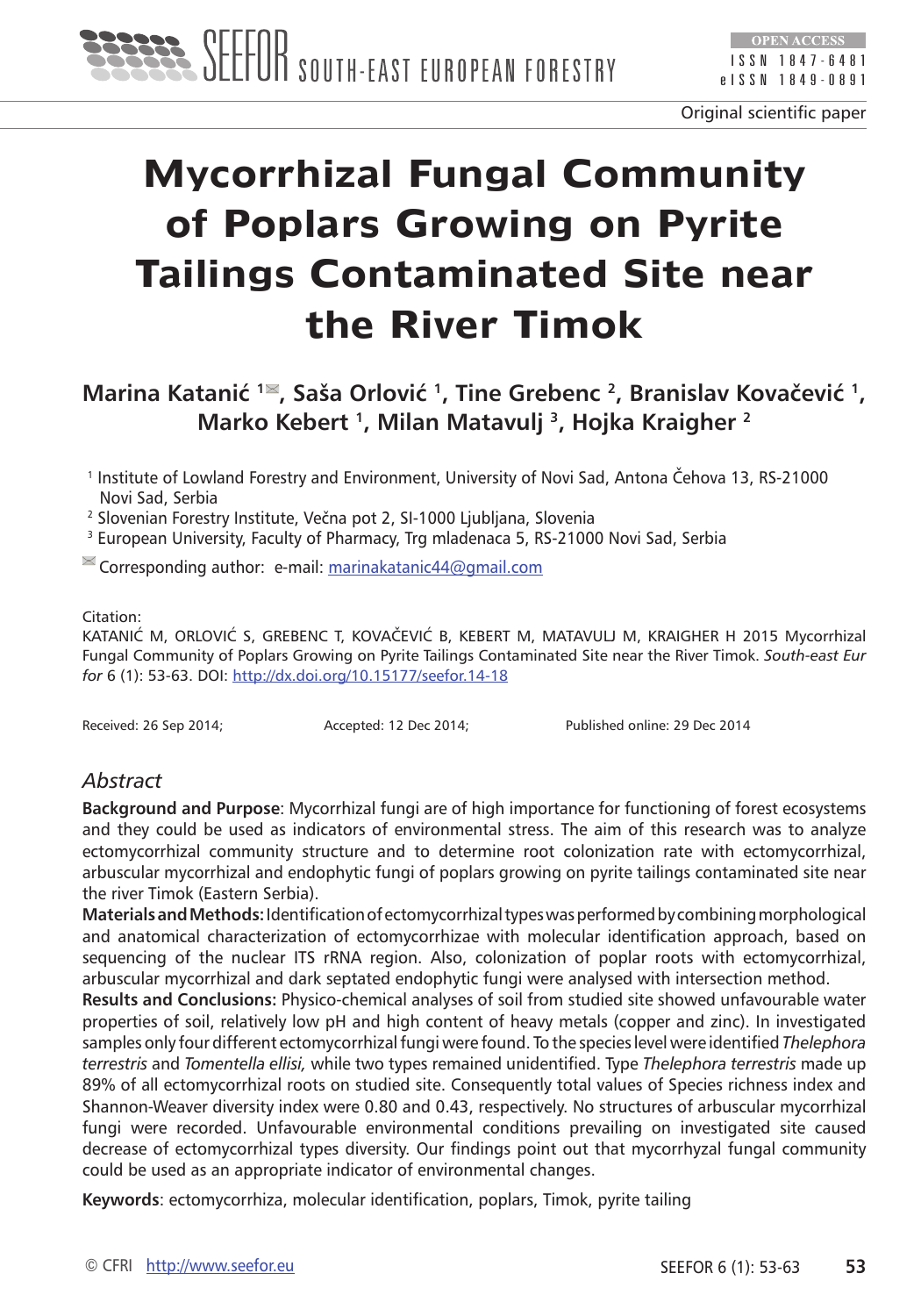#### **INTRODUCTION**

Mining complex in the vicinity of Bor (Eastern Serbia) represents a considerable source of environmental pollution. Soil from a large area near the river Timok was contaminated by flotation tailing composed mainly of pyrite (FeS<sub>2</sub>). Consequently vegetation in this area suffered abiotic stress induced by a low pH, high content of copper and lead, deficiency of soil organic matter and severe deficiency of the available mineral nutrients [1].

Poplars are woody species suitable for phytoremediation purposes, because they can extract or incorporate into their aboveground tissues or stabilize in their root systems numerous contaminants from soil [2, 3]. They are also well adapted to a broad range of climatic conditions and soils, have deep root systems, cycle large amounts of water and grow rapidly producing large amount of biomass [2-4]. Soil microorganisms such as mycorrhizal fungi could have important role in phytoremediation because they can modify bioavailability of heavy metals and/or increase plant growth [5]. Poplars can make functional associations with both ectomycorrhizal (ECM) and arbuscular mycorrhizal (AM) fungi [6]. Since these two mycorrhizal forms are known to prefer different climate and soil conditions such as nutrient content, pH and C/N ratio [7], dual colonization enables poplars to have broader ecological valence.

Mycorrhizal fungi facilitate the establishment and survival of vegetation under stress condition providing nutrients and water otherwise not accessible for plants [8]. With a net of their hyphae they can stabilize the tailing material and improve soil structure while with compounds produced by the extraradical mycelium can accumulate or chelate heavy metals [9]. In order to be efficient for use in phytoremediation techniques, mycorrhizal fungus has to satisfy two important conditions: tolerance to high concentration of heavy metals in soil and good functional compatibility with a plant used in phytoremediation [10].

Functional compatibility and stress tolerance

in mycorrhiza are species specific and depend on both partner [11] therefore the information on the ECM community structure can provide valuable information about physiology of forest trees and functioning of forest ecosystems [12].

The aim of this research was to analyze ectomycorrhizal community structure and to determine root colonization rate with ectomycorrhizal, arbuscular mycorrhizal and endophytic fungi of poplars growing on pyrite tailings contaminated site near the river Timok. This information could be helpful in further research on creating inoculum for afforestation of sites contaminated with pyrite tailings.

#### **MATERIAL AND METHODS**

#### **Physico-Chemical Properties of Soil from the Pyrite Tailings Contaminated Site Timok**

Physical and chemical properties were determined in the surface layer of the soil (up to 30 cm). The following soil characteristics were analyzed: particle size distribution (%) by the international B-pipette method with the preparation in sodium pyrophosphate [13], determination of soil textural classes based on particle size distribution by using Atteberg classification,  $CaCO<sub>3</sub>$  percentage (%) was measured volumetrically by using Scheibler's calcimeter  $[14]$  and pH in  $H$ <sub>2</sub>O and KCl were determined by electrometric method with combined electrode on Radiometer pH meter. Concentrations of heavy metals in soil were determined with Atomic Absorption Spectrophotometer (VARIAN AAS 240 FS). All analysis were performed in the laboratory of Soil Science in the Institute of Lowland Forestry and Environment in Novi Sad.

#### **Site**

Mycorrhizal fine roots were isolated from soil samples collected in the river land of the river Timok (N 44º00'29.96'', E 22º21'54.48'', 228 m a.s.l.) located about 20 km from Zaječar town, in Eastern Serbia. Site was covered with naturally grown cca 40 years old poplar trees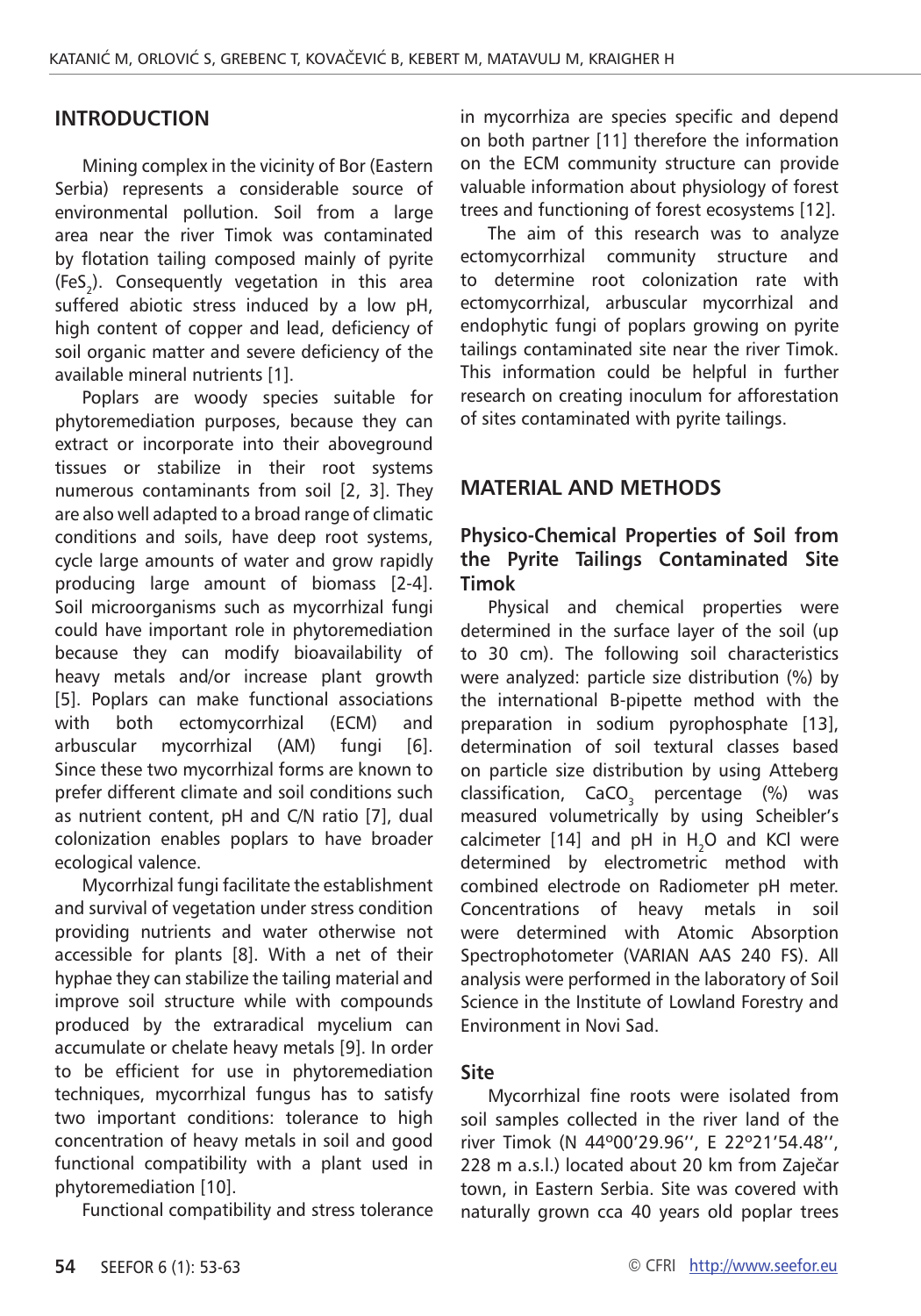(*Populus alba* L., *P. nigra* L.*, P. tremula* L. and their hybrids) mixed with *Amorpha fruticosa*  L., *Betula pendula* Roth and *Alnus glutinosa* L. Climate is temperate continental with the average annual precipitation in the area of 581.4 mm. Average temperature of the air in January is -0.2ºC, in July 22.4ºC, while the average yearly temperature is 11°C (The Republic Hydrometeorological Service of Serbia [http://www.](http://www.hidmet.gov.rs/) [hidmet.gov.rs/](http://www.hidmet.gov.rs/)).

#### **Sampling**

Five mature white poplar trees were randomly selected for sampling. For ECM community analysis two soil samples per tree were taken in July 2010, at a distance of about 1m from the tree trunk. A soil core of 274 ml volume and 18 cm deep was used for taking standardized samples [15]. In total, ten soil core samples were collected and kept stored at 4ºC for up to three months. Prior to mycorrhizal analysis each soil core was submerged in cold tap water to loosen the soil structure. Roots were carefully washed from soil and vital ECM root tips were separated from old, nonturgescent and nonmycorrhizal (ONN) root tips in water under a dissecting microscope. For the determination of root length colonization with ECM, AM and endophytic (END) fungi five additional soil samples per plant (in total 25) were taken in August 2011 using the same sampling approach.

#### **Identification of Ectomycorrhizae**

ECM types were identified by combining morphological and anatomical approach with molecular methods performed at the laboratory of the Department of Forest Physiology and Genetics in Slovenian Forestry Institute in Ljubljana, Slovenia.

Morphological and anatomical characteristics of each ECM type were assessed by a binocular Olympus SZX 12 (light source Olympus Highlight 3100, daylight filter) and microscope Olympus BX 51 (magnification 100-2000 x) following methodology proposed by Agerer [16] and Kraigher [17], and ECM descriptions published in Agerer [18], Agerer *et al*. [19], and Agerer and Rambold [20]. All fine root tips categories were manually counted under the stereomicroscope. Based on the presence and abundance of emanating elements, ECM types were also classified into the exploration types proposed by Agerer [21].

Molecular identification was based on nucleotide sequencing of ITS (Internal Transcribed Spacer) regions in nuclear ribosomal DNA. This molecular marker is considered as the best for fungi identification [22]. After DNA extraction from 5-20 root tips with a PlantDNeasy Mini Kit (Qiagen, Hilden, Germany) from each ECM type ITS region was amplified with ITS 1f and ITS 4 primer pair [23]. DNA fragments were separated in and excised from agarose gel and purified with Wizard® SV Gel and PCR Clean-up System (Promega Corporation, Madison, WI, USA). Sequencing was performed commercially at Macrogen Inc. (Seoul, Rep. of Korea). Species, genus or family of ectomycorrhizal fungi were determined by comparing sequences to the ones deposited in GenBank ([http://www.ncbi.nlm.nih.](http://www.ncbi.nlm.nih.gov/genbank/index.html) [gov/genbank/index.html\)](http://www.ncbi.nlm.nih.gov/genbank/index.html) and Unite databases [24].

#### **Root Colonization**

Before evaluation, poplar's fine roots from 5 soil samples were isolated from soil, separated from the roots of herbaceous species by means of visual inspection and jointed together in one sample. Extracted roots were gently washed and cleared in 10% potassium hydroxide and stained with Trypan blue in lactoglycerol according to Kormanik and McGraw [25] and Karliński et al. [26]. Colonization of poplar roots by ECM, AM and END fungi was evaluated using the intersection method by McGonigle et al. [27] modified by Karliński et al. [26] at 200× magnification. A minimum of 200 line intersections per subsample (microscopic slide) were scored for the presence of AM structures (hyphae, vesicles, arbuscules, and coils), ECM or END fungi. Cross section without fungal structures was counted as "empty root". The results are presented as a percentage of root length colonized i.e. partition of number of particular fungal structures in total number of cross sections.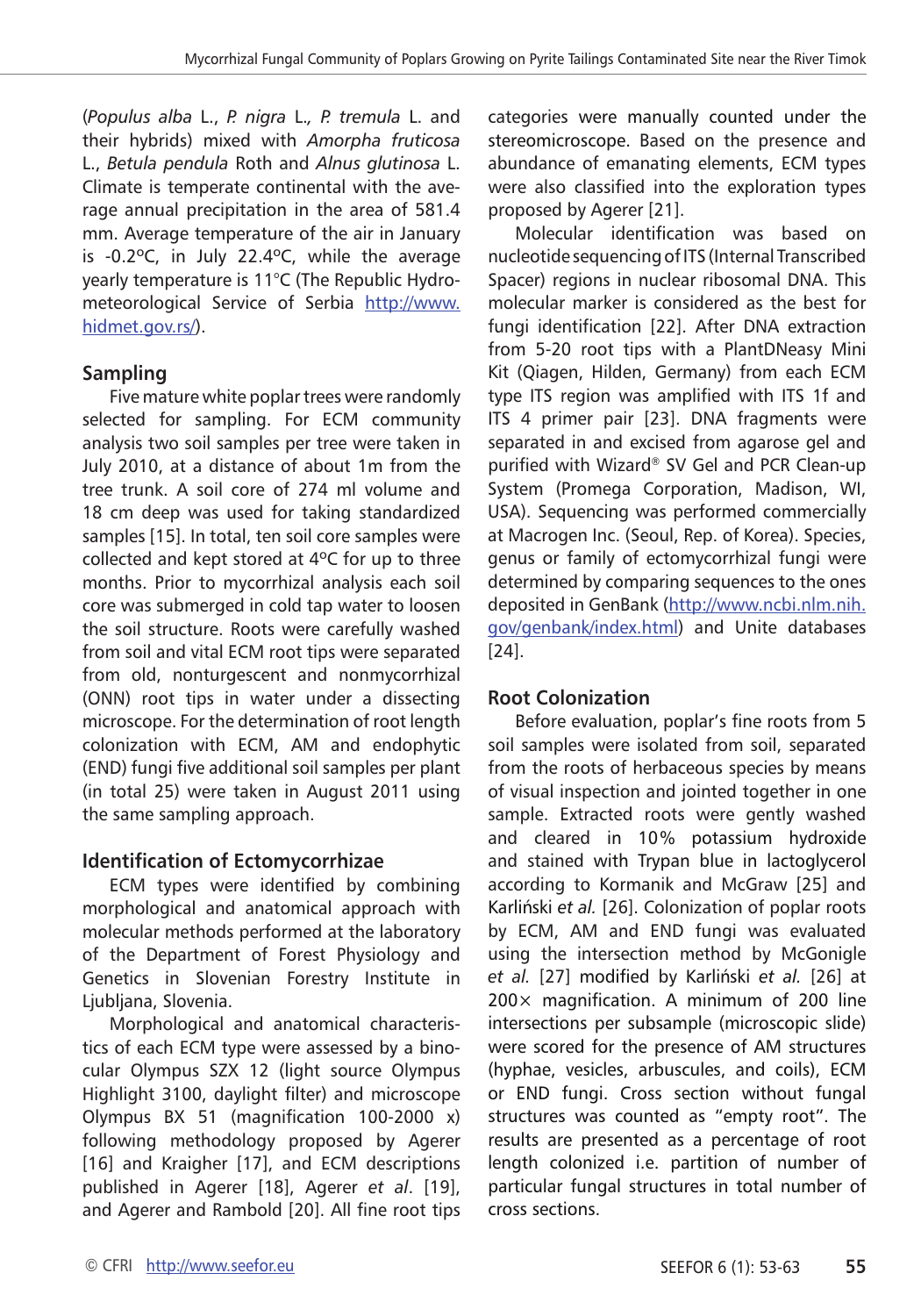#### **Data Analysis**

Diversity indices (Shannon-Weaver index, Species richness index, Evenness, Equitability and Berger-Parker index) were calculated per sample and per site in the way that ECM community data were pooled after formulas given by Atlas and Bartha [28]:

• Species richness (d):  $d = (S-1) / log(10)N$ , where S - number of ECM types, N - number of all mycorrhizal tips;

• Shannon Weaver diversity index (H): H = C/N (N∙logN -  $\sum n_i \log n_i$ ),

where C - 2,3, N - number of all mycorrhizal tips,  $n<sub>i</sub>$  - number of mycorrhizal tips of individual ECM type;

• Evenness (e);  $e = H / log S$ ,

where H - Shannon Weaver diversity index, S number of ECM types;

• Equitability (J):  $J = H/H_{max}$ 

where H - Shannon Weaver diversity index,  $H_{\text{max}}$  - theretical maximal H assuming each ECM type was represented with one mycorrhizal tip;

• Berger-Parker evenness index (BP):

 $BP = 1 - (N_{max}/ N),$ 

where  $N_{max}$  = number of mycorrhizal tips of the most frequent ECM type, N=number of all mycorrhizal tips.

Relative abundance of ECM types was calculated as a ratio between the tips number of individual ECM type and total number of ECM tips.

#### **RESULTS**

Physical and chemical analysis of examined soil samples from pyrite tailings contaminated site showed high content of total sand (91.4%), moderately acid pH (4.91) (according to Dugalić and Galić [29]) and very low concentration of nitrogen (0.06%) (Table 1). According to its granulometric content soil can be classified in the sand texture class. Also, it belongs to the group of technogenous soils, type deposol [30]. Origin of this soil type is related to the undeveloped

|  | <b>TABLE 1.</b> Granulometric composition and some chemical properties of soil from Timok site |  |  |
|--|------------------------------------------------------------------------------------------------|--|--|
|  |                                                                                                |  |  |

|     |  |                                       |  |  | Coarse Fine<br>sand sand Dust Clay Texture pH_in pH_in<br>(%) (%) (%) (%) class H <sub>2</sub> O KCl CaCO <sub>3</sub> Carbon Nitrogen C/N |  |
|-----|--|---------------------------------------|--|--|--------------------------------------------------------------------------------------------------------------------------------------------|--|
| 8.2 |  | 83.2 3.0 5.6 Sand 4.91 4.74 1.67 4.71 |  |  | 0.06 78.34                                                                                                                                 |  |

**TABLE 2.** Concentrations of heavy metals in soil from Timok site (with their maximum amounts allowed in the soil according to the National legislation)

| <b>Heavy metal</b> | Concentration<br>(ppm) | Maximum amount allowed in the soil<br>$(mg \cdot kg^{-1})$ |
|--------------------|------------------------|------------------------------------------------------------|
| Cr                 | 28.3                   | 100                                                        |
| Ni                 | 14.4                   | 50                                                         |
| Cd                 | $3.3*$                 | 3.0                                                        |
| Pb                 | 83.4                   | 100                                                        |
| Cu                 | 896.9*                 | 100                                                        |
| Mn                 | 147.5                  |                                                            |
| Fe                 | 58141.21               |                                                            |
| Zn                 | $413.9*$               | 300                                                        |

\* Values higher than maximum allowed by National legislation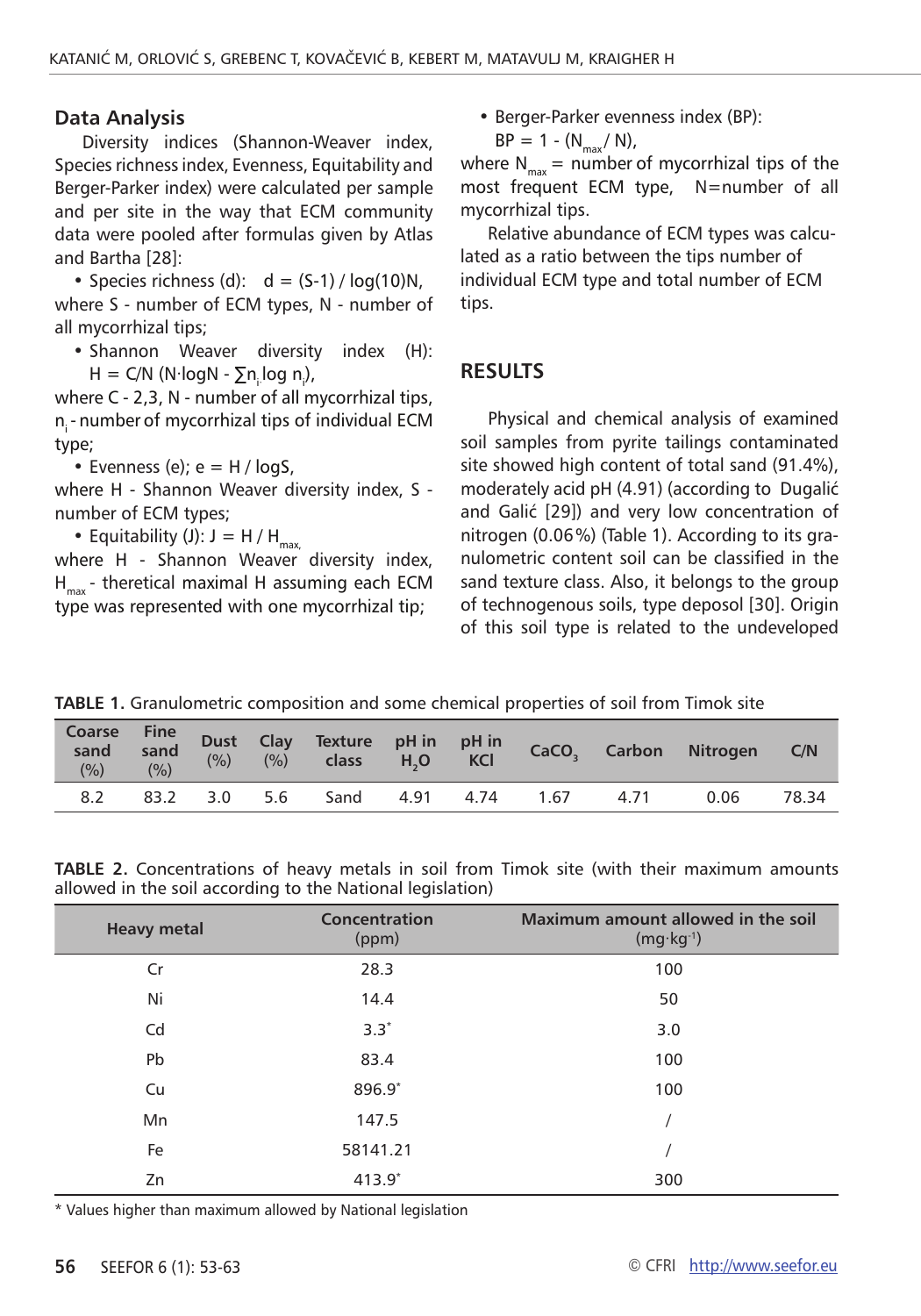alluvial soil (fluvisol) but subsequently influenced by the spilling of pyrite tailings and Fe<sub>2</sub>S deposition causing lower pH and contamination with heavy metals. Comparison of heavy metals content in soil from studied site with the National legislation limits [31] has shown that concentration of copper was almost 9x higher than its maximum allowed amount, while zinc was increased and cadmium was slightly above the allowed amount (Table 2).

Analyzing 34042 fine roots on Timok site four ECM types were recorded, while values of Species richness index and Shannon-Weaver index were 0.80 and 0.43, respectively**.** In average 1.4 ECM types, 550.6 vital mycorrhizal root tips and 3404 all fine roots were recorded per soil sample. Consequently, average values of diversity indices were extremely low (Table 3). In total, at site Timok four ECM types were recorded. Two of them were identified to the species level: *Thelephora terrestris* and *Tomentella ellisii*, while two ECM types remained unidentified (Table 4). *Thelephora terrestris*  made up 89% of all ECM roots (Figure 1) and consequently medium distance exploration type made up almost 90% of all ECM roots on this site (data were not shown). Although both fungal groups, Ascomycota and Basidiomycota had two members, Basidiomycota was much more



**FIGURE 1.** Ectomycorrhizal fungi community structure of poplars from Timok site

abundant and made up 89.4% of all ECM roots (data not shown). In examined poplar roots no AM fungal structures were observed, while ECM and END fungi colonized 18.19% and 2.23% of root length, respectively (Table 5).

| <b>Examined parameters</b>                 | Total value for site | Average value per sample |
|--------------------------------------------|----------------------|--------------------------|
| Number of ECM types                        | 4                    | $1.3 \pm 0.16$           |
| Number of vital mycorrhizal roots          |                      | $550.6 \pm 184.6$        |
| Old nonturgescent and nonmycorrhizal roots |                      | $2853.6 \pm 892.2$       |
| Number of all roots                        |                      | $3404.2 + 946.4$         |
| Percentage of vital mycorrhizal roots      |                      | $19.7 + 5.0$             |
| Species richness index (d)                 | 0.80                 | $0.144 + 0.06$           |
| Shannon-Weaver index                       | 0.43                 | $0.138 \pm 0.07$         |
| Equitability (J)                           | 0.31                 | $0.199 \pm 0.10$         |
| Eveness (e)                                | 0.71                 | $0.461 \pm 0.23$         |
| Berger-Parker index                        | 0.11                 | $0.045 \pm 0.03$         |

| <b>TABLE 3.</b> Total values and average values per sample $(\pm$ standard error) for number of ectomycorrhizal |
|-----------------------------------------------------------------------------------------------------------------|
| (ECM) types, number of vital ECM roots, old, nonturgescent and nonmycorrhizal roots, number of                  |
| all roots, percentage of vital mycorrhizal roots and diversity indices on investigated site Timok (based        |
| on 10 samples)                                                                                                  |
|                                                                                                                 |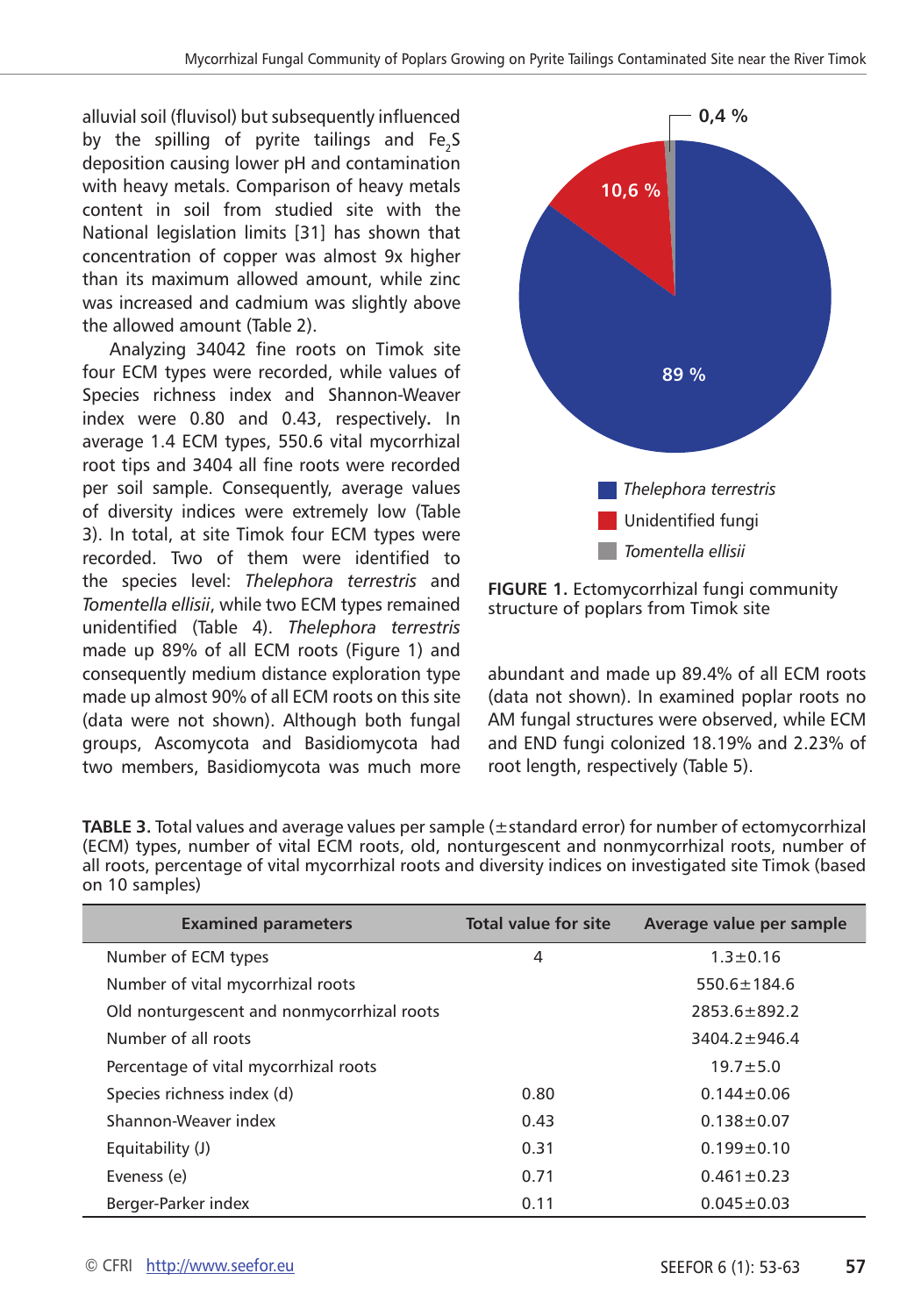| <b>ECM</b> type                 | <b>Accession numbers</b><br>of three best shot<br>in GenBank and %<br>of match and % of<br>identity                                                                                                                                           | <b>Accession numbers</b><br>of three best shot in<br>UNITE and % of match<br>and % of identity                                                                                         | Morphological-<br>anatomical<br>identifiication | Phylogenetical<br>analysis |
|---------------------------------|-----------------------------------------------------------------------------------------------------------------------------------------------------------------------------------------------------------------------------------------------|----------------------------------------------------------------------------------------------------------------------------------------------------------------------------------------|-------------------------------------------------|----------------------------|
| <b>Unidentified</b><br>type 1   | Meliniomyces sp.<br>KC007335.1 99%<br>99%:<br>Uncultured Hebeloma<br>JQ724056.1 99% 99%;<br><b>Uncultured Helotiales</b><br>DO273322.1 99-98%                                                                                                 | Mollisia benesuada<br>EstoniaUDB003038;<br>Crocicreas furvum  <br>Lithuania UDB003037;<br>Niptera dilutella   Estonia<br>UDB003005                                                     |                                                 |                            |
| <b>Thelephora</b><br>terrestris | Thelephora terrestris<br>JQ711980.1 100-<br>100%, HM189965.1<br>Thelephora terrestris<br>100-100%; Thelephora<br>terrestris HO406822.1<br>100-100%                                                                                            | Thelephoraceae  <br>Slovenia UDB008264<br>100%; Thelephora<br>terrestris   Estonia<br><b>UDB003348 LOCKED</b><br>by Urmas Kõljalg;<br>Thelephora terrestris  <br>Estonia UDB003346 99% | Thelephora<br>terrestris                        | Thelephora<br>terrestris   |
| <b>Tomentella</b><br>ellisii    | Tomentella ellisii<br>DQ068971.1 100%<br>99%; Uncultured<br>Thelephoraceae<br>JN704829.1 100%<br>99%; Uncultured<br>ectomycorrhiza<br>(Tomentella) clone<br>EU700261.1 97% 99%                                                                | Tomentella ellisii  <br>Italy UDB016490<br>95%; Tomentella ellisii<br>Estonia UDB000219<br>96%; Tomentella ellisii<br>Finland UDB011603<br>LOCKED by Irja Saar                         | $\sqrt{2}$                                      | Tomentella ellisii         |
| <b>Unidentified</b><br>type 2   | <b>Uncultured Pezizales</b><br>clone P1_Contig_0290<br>JN704819.1 100%<br>99%; Uncultured<br>ectomycorrhizal<br>fungus clone Riv-5<br>EF484935.1 100%<br>99%; Uncultured<br>ectomycorrhizal<br>fungus clone unk1350<br>GU553372.1 100%<br>99% | Sphaerosporella brunnea<br>Finland UDB000994<br>94%:<br>Otidea alutacea  <br>Estonia UDB011428<br>98%; Rhizina undulata  <br>Finland UDB016153 96%                                     |                                                 |                            |

**TABLE 4.** Identified ectomycorrhizal fungi on the basis on the similarities with sequences given in the internet basis GenBank and UNITE and phylogenetic analyses

**TABLE 5.** Average values (±standard error) of poplar roots colonization with ectomycorrhizal, arbuscular mycorrhizal and dark septated endophytic fungi at Timok site

| <b>Examined parameter</b>                                    | Average value    |
|--------------------------------------------------------------|------------------|
| % Root length colonization with arbuscular mycorrhizal fungi | 0                |
| % Root length colonization with ectomycorrhizal fungi        | $18.19 \pm 3.47$ |
| % Root length colonization with endophytic fungi             | $2.23 \pm 0.50$  |
| % Root length colonization with other hyphae                 | $1.80 \pm 565$   |
| Arbuscular mycorrhizal fungi/Ectomycorrhizal fungi           | 0                |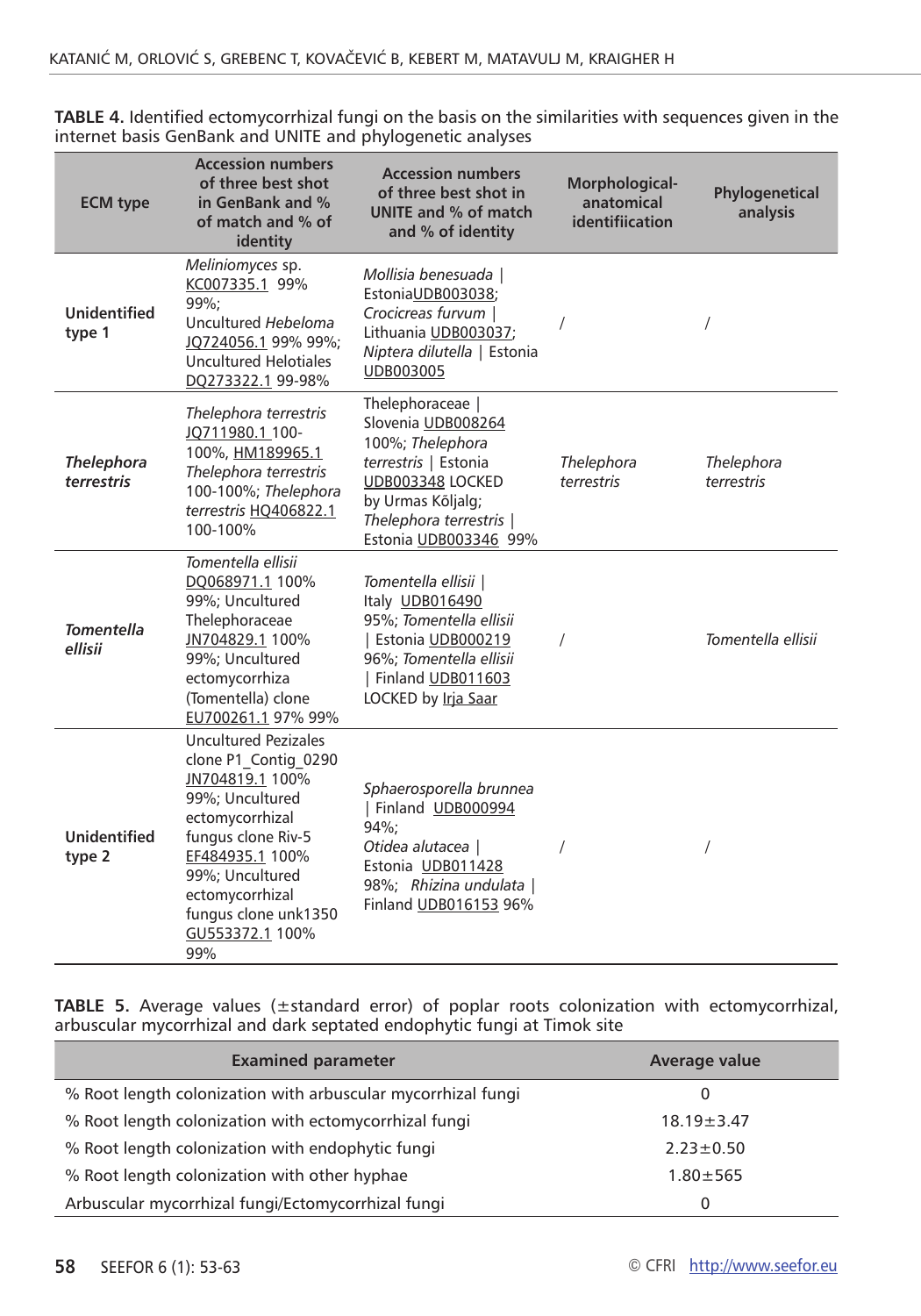### **DISCUSSION**

The main causes of extreme conditions at the pyrite tailings contaminated site near the river Timok were unfavourable water-air properties of analyzed soil, low pH and contamination with heavy metals copper and zinc. In such soils with high proportion of total sand, content of water available to the plants is low. Also, moderately acidic pH of the soil could not be favourable for while poplars that are known to prefer fluvisol soil type with slightly or moderately alkaline pH [32].

Analysis of fine roots' number, values of diversity indices and relative abundances of fungi that form ECM association with poplars from site Timok enabled comparison of ECM fungal community from studied site with ones from other similar sites.

On site Timok average number of fine roots per 1 dm<sup>3</sup> of soil was 12425.3/dm<sup>3</sup>, while number of vital ECM roots was 2009.7/dm<sup>3</sup>. Recorded values were much lower in comparison with results of Krpata *et al.* [33] who counted 1735- 4263 mycorrhizal root tips in 100 ml of soil in aspen stand from site contaminated with heavy metals. On the other hand, in the experimental field with increased ozone concentration in the air, average value of fine poplar roots was 2599.1/dm<sup>3</sup> in control treated with water and 4573.5/dm3 in the antiozonant protected plants [34].

Comparison of Shannon-Weaver diversity index recorded on site Timok (0.43) with its common values, which are in the range 1.5-3.5 according to Urbančič and Kutnar [35], showed that diversity on studied site was decreased. Low diversity of ECM types supports the observation that pollution could cause disappearance of sensitive ECM fungi and increase abundance of tolerant ones, decreasing in that way its diversity [36]. High proportion of sand in the soil and low content of water available to the plants (data not shown) suggested unfavourable conditions for development of mycorrhizal community. In addition, adverse influence of drought conditions on mycorrhizal fungi was proven by Lodge [37].

Under extreme abiotic conditions on site Timok only four ECM types were recorded. Similar results were obtained in studies of ECM communities on the sites under the influence of stress factors. On the site contaminated with heavy metals, Regvar *et al.* [38] recorded 7 ECM types on birch. On the clone *Populus nigra* × *maximowiczii cv.* Max grown as short rotation crop, Hrynkiewicz *et al.* [39] found 5 ECM types. On the other hand, Krpata *et al.* [33] recorded 54 ECM types on aspen from the site contaminated with heavy metals. On two sites polluted with zinc, Mleczko [40] recorded 23 ECM types, and the same number of ECM types was observed on uranium polluted site [42].

In our work data were collected in summer 2010 and 4 ECM types (*Thelephora terrestris*, *Tomentella ellisii* and two unidentified types) were recorded. On the same site in winter 2009, Katanić *et al.* [41] recorded 6 ECM types: *Tricholoma scalpturatum* (Fr.) Quel.*, Tuber puberulum* Berk. & Br., *Thelephora* sp., Helotiales sp., Sebacinales sp. and Sordariomycetidae sp. Seasonal change in ECM community supports hypothesis of Koide *et al.* [43] that temporal distribution within ECM fungal community reduces competition among species.

Tomenteloid fungi belong to the most frequent and most abundant ECM partners of coniferous and broadleaved trees in woods of Europe and North America [44]. Kraigher and Al Sayegh Petkovšek [45] noted that, beside *Cenococcum geophilum,* fungus *Thelephora terrestris* is one of the rare fungi which form developed ECM in drought conditions. In addition, teleforoid fungi could play crucial role in forest ecosystems under the influence of stress [45]. Results from Timok are in accordance with their studies. Dominance of medium distance exploration type reveiled in our study is concordant with results of Rudawska *et al.* [46] who recorded high proportion of this exploration type on the locality contaminated with heavy metals.

High intraspecies variability could be found in ECM fungi according to Cairney [47], while Johnson *et al.* [48] consider that groups of genotypes can affect ecosystem processes in the same way as species do. Within species,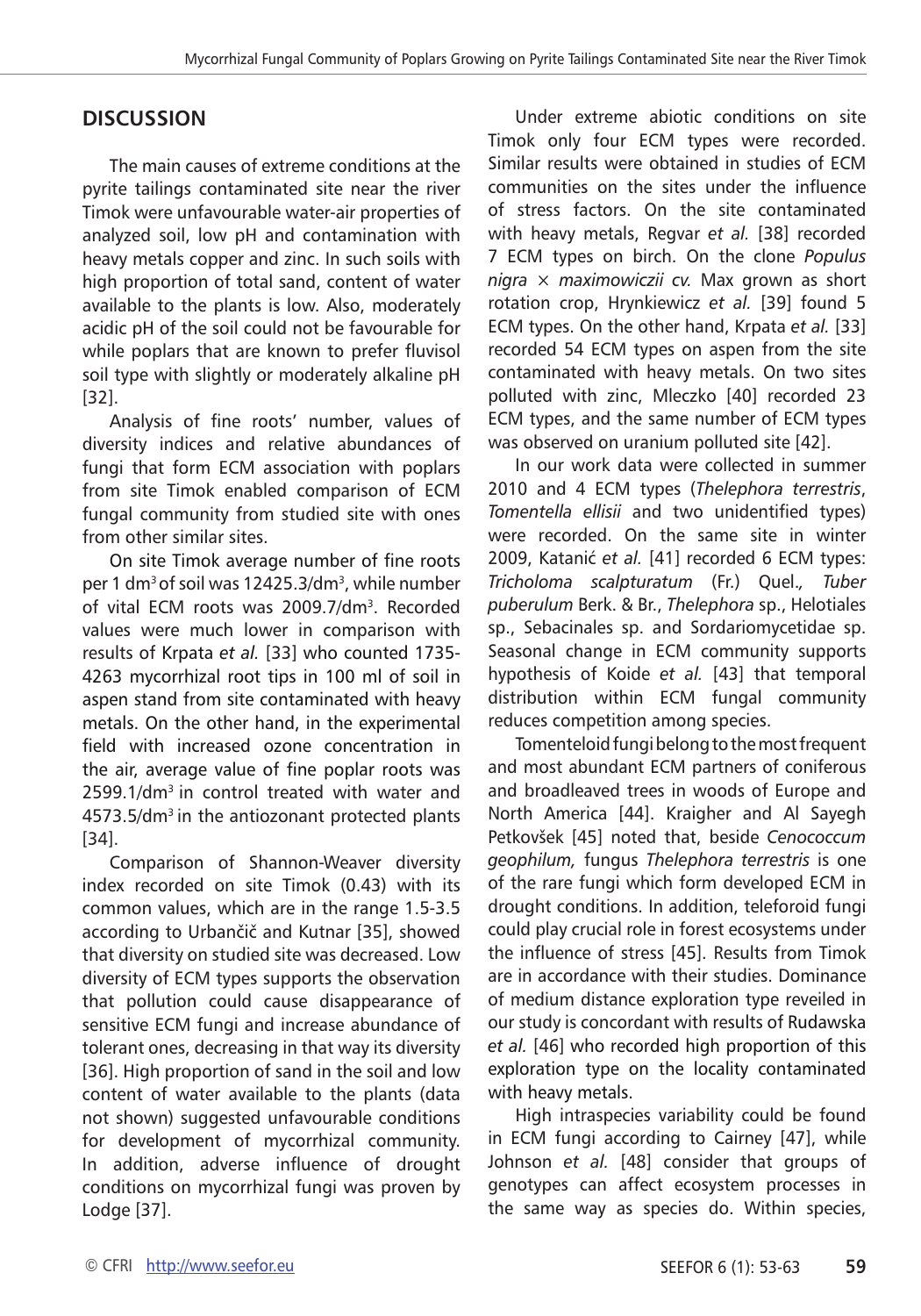individuals differ a great deal in important reproductive and functional characters. Since, ECM fungus *Thelephora terrestris* is adapted to extreme conditions on the site Timok it could be assumed that strain from Timok developed some physiological adaptations to the extreme environmental factors.

In preparation of mycorrhizal inoculum for afforestration of demaged or contaminated sites, autochthonous strains of fungi, well adapted to such envionmental conditions, should be chosen [17, 49]. Strain of ECM fungus *Thelephora terrestris* from Timok could be proposed as a basis for creatin*g* inoculum for afforestation of this one or similar localities with extreme conditions.

#### **CONCLUSIONS**

According to the presented results it could be concluded that physico-chemical soil properties of studied site were unfavourable considering poor water properties, relatively low pH and high content of heavy metals (copper and zinc). Only four different ectomycorrhizal fungi were found from which fungus *Thelephora terrestris* made up 89% of all ectomycorrhizal roots. Total values of Species richness index and Shannon-Weaver diversity index were 0.80 and 0.43, respectively. No structures of arbuscular mycorrhizal fungi were recorded. The presented results suggest that described environmental conditions on investigated site caused decrease of ectomycorrhizal types diversity. Our findings point out that mycorrhyzal fungal community could be used as an appropriate indicator of environmental changes.

#### **Acknowledgements**

The study was realized by project III43007 "Studying climate change and its influence on the environment: impacts, adaptation and mitigation" financed by the Ministry of Education, Science and Technological Development of the Republic of Serbia and co-financed by the Slovenian Research Agency through Research Programme P4-0107 "Forest Biology, Ecology and Technology", through the Scholarship Ad futura (OMEGA D.O.O., for MK)

#### **RefereNces**

- 1. ANTONIJEVIĆ MM, MARIĆ M 2008 Determination of the content of heavy metals in pyrite contaminated soil and plants. *Sensors* 8 (9): 5857- 5865. DOI:<http://dx.doi.org/10.3390/s8095857>
- 2. DI BACCIO D, TOGNETTI R, SEBASTIANI L, VITAGLIANO C 2003 Responses of *Populus deltoides*  × *Populus nigra* (*Populus* × *euramericana*) clone I-214 to high zinc concentrations. *New Phytol*  159 (2): 443-452. DOI: [http://dx.doi.org/10.1046/](http://dx.doi.org/10.1046/j.1469-8137.2003.00818.x) [j.1469-8137.2003.00818.x](http://dx.doi.org/10.1046/j.1469-8137.2003.00818.x)
- 3. PILIPOVIĆ A, NIKOLIĆ N, ORLOVIĆ S, PETROVIĆ N, KRSTIĆ B 2005 Cadmium phytoextraction potential of poplar clones *(Populus spp.). Z Naturforsch C*  60 (3-4): 247-251
- 4. NEWMAN LA, STRAND SE, CHOE N, DUFFY J, EKUAN G, RUSZAJ M, SHURLEFF BB, WILMOTH J, *et al.* 1997 Uptake and Biotransformation of Trichloroethylene by Hybrid Poplars. *Environ Sci Technol* 31 (4): 1062-1067. DOI: [http://dx.doi.](http://dx.doi.org/10.1021/es960564w) [org/10.1021/es960564w](http://dx.doi.org/10.1021/es960564w)
- 5. CICATELLI A, LINGUA G, TODESCHINI V, BIONDI S, TORRIGIANI P, CASTIGLIONE S 2010 Arbuscular mycorrhizal fungi restore normal growth in a white poplar clone grown on heavy metal-contaminated soil, and this is associated with upregulation of foliar metallothionein and polyamine biosynthetic gene expression. *Ann Bot-London* 106 (5): 791- 802. DOI: <http://dx.doi.org/10.1093/aob/mcq170>
- 6. MOLINA R, MASSICOTTE H, TRAPPE JM 1992 Specificity phenomena in mycorrhizal symbiosys: community-ecological consequences and practical implications. *In*: Allen MF (*ed*) Mycorrhizal functioning: an integrative plant-fungal process. Chapman & Hall, New York, NY, USA, pp 357-423
- 7. READ DJ 1991 Mycorrhizas in Ecosystems. *Experientia* 47 (4): 376–391. DOI: [http://dx.doi.](http://dx.doi.org/10.1007/BF01972080) [org/10.1007/BF01972080](http://dx.doi.org/10.1007/BF01972080)
- 8. SMITH SE, READ DJ 2008 Mycorrhizal symbiosis. Academic Press - Elsevier, Cambridge, UK, 787 p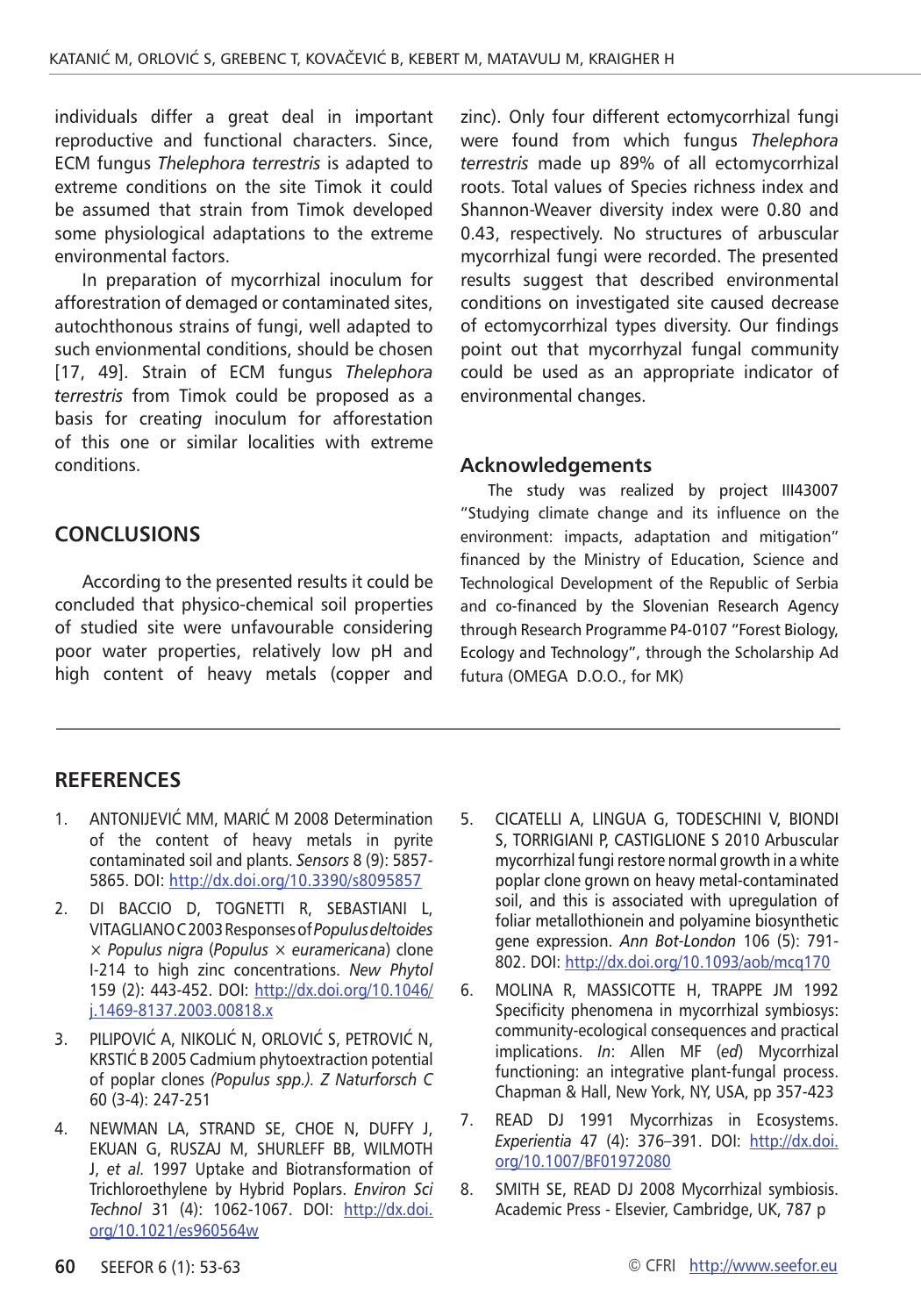- 9. TURNAU K, ORLOWSKA E, RYSZKA P, ZUBEK S, ANIELSKA T, GAWRONSKI S, JURKIEWICZ A 2006 Role of mycorrhizal fungi in phytoremediation and toxicity monitoring of heavy metal rich industrial wastes in southern Poland. *In*: Twardowska I, Herbert EA, Häggblom MM, Stefaniak S (*eds*) Soil and Water Pollution Monitoring, Protection and Remediation, Proceedings of the NATO Advanced Research Workshop on Viable Methods of Soil and Water Pollution Monitoring, Protection and Remediation, Krakow, Poland, 27 June-1 July 2005. Springer, Dordrecht, The Netherlands, pp 533-531. DOI: [http://dx.doi.org/10.1007/978-1-](http://dx.doi.org/10.1007/978-1-4020-4728-2_35) [4020-4728-2\\_35](http://dx.doi.org/10.1007/978-1-4020-4728-2_35)
- 10. KHAN AG., KUEK C, CHAUDHRY TM, KHOO CS, HAYES WJ 2000 Role of plants, mycorrhizae and phytochelators in heavy metal contaminated land remediation. *[Chemosphere](http://www.sciencedirect.com/science/journal/00456535)* [41 \(1-2](http://www.sciencedirect.com/science?_ob=PublicationURL&_hubEid=1-s2.0-S0045653500X01300&_cid=271852&_pubType=JL&view=c&_auth=y&_acct=C000228598&_version=1&_urlVersion=0&_userid=10&md5=8ca3fc123593e2929e2c306c5344316a)): 197- 207. DOI: [http://dx.doi.org/10.1016/S0045-](http://dx.doi.org/10.1016/S0045-6535(99)00412-9) [6535\(99\)00412-9](http://dx.doi.org/10.1016/S0045-6535(99)00412-9)
- 11. GIANINAZZI-PEARSON V 1984 Host-fungus specificity, recognition and compatibility in mycorrhizae. *In*: Verma DPS, Hohn T (*eds*) Genes involved in microbe-plant interactions. *Plant Gene Research*, Springer-Verlag, Wien, pp 225-253. DOI: [http://dx.doi.org/10.1007/978-3-7091-8739-5\\_8](http://dx.doi.org/10.1007/978-3-7091-8739-5_8)
- 12. KRAIGHER H, AL SAYEGH-PETKOVŠEK S, GREBENC T, SIMONČIČ P 2007 Types of ectomycorrhiza as pollution stress indicators: case studies in Slovenia. *Environ Monit Assess* 128 (1): 31-45. DOI: [http://](http://dx.doi.org/10.1007/s10661-006-9413-4) [dx.doi.org/10.1007/s10661-006-9413-4](http://dx.doi.org/10.1007/s10661-006-9413-4)
- 13. BOŠNJAK Ð, HADŽIĆ V, BABOVIĆ D, KOSTIĆ N, BURLICA Č, ÐOROVIĆ M, PEJKOVIĆ M, MIHAJLOVIĆ TD, *et al.* 1997 Methods of investigation and determination of soil characteristics (*in Serbian*). Yugoslavian society for soil investigation, Commission for soil physics, Novi Sad, Serbia, 278 p
- 14. HADŽIĆ V, BELIĆ M, NEŠIĆ LJ 2004 Pedology practicum (*in Serbian*). Faculty of Agriculture, Novi Sad, Serbia, 80 p
- 15. KRAIGHER H 1999 Diversity of types of ectomycorrhizae on Norway spruce in Slovenia. *Phyton* 39 (3): 199-202
- 16. AGERER R 1991 Characterization of ectomycorrhiza. *In*: Norris JR, Read DJ, Varma AK (*eds*) Techniques for the study of mycorrhiza .*Methods in Microbiology* 23, Academic Press, London, UK, pp 25-72
- 17. KRAIGHER H 1996 Types of mycorrhiza: taxonomy, importance, application (*in Slovenian*). *Zbornik gozdarstva in lesarstva* 49: 33-66
- 18. AGERER R 1987-2008 Colour Atlas of Ectomycorrhizae 1<sup>st</sup>-13<sup>th</sup> Edition. Einhorn-Verlag, Schwäbisch Gmünd, Germany
- 19. AGERER R, DANIELSON R M, EGLI S, INGLEBY K, LUOMA D, TREU R 2001-2006 Descriptions of ectomycorrhizae 1<sup>st</sup>-10<sup>th</sup> Vol. Einhorn-Verlag, Schwäbisch Gmünd, Germany
- 20. AGERER R, RAMBOLD G 2004-2014 DEEMY An Information System for Characterization and Determination of Ectomycorrhizae. URL: [http://](http://www.deemy.de) [www.deemy.de](http://www.deemy.de) (15 November 2014)
- 21. AGERER R 2001 Exploration types of ectomycorrhizae. *Mycorrhiza* 11 (2): 107-114. DOI: <http://dx.doi.org/10.1007/s005720100108>
- 22. KÕLJALG U, NILSSON RH, ABARENKOV K, TEDERSOO L, TAYLOR AFS, BAHRAM M, BATES ST, BRUNS TD, *et al*. 2013 Towards a unified paradigm for sequence-based identification of fungi. *Mol Ecol* 22 (21): 5271-5277. DOI: [http://dx.doi.](http://dx.doi.org/10.1111/mec.12481) [org/10.1111/mec.12481](http://dx.doi.org/10.1111/mec.12481)
- 23. GARDES M, BRUNS TD 1993 ITS primers with enhanced specificity for basidiomycetesapplication to the identification of ectomycorrhizae and rusts. *Mol ecol* 2 (2): 113-118. DOI: [http://](http://dx.doi.org/10.1111/j.1365-294X.1993.tb00005.x) [dx.doi.org/10.1111/j.1365-294X.1993.tb00005.x](http://dx.doi.org/10.1111/j.1365-294X.1993.tb00005.x)
- 24. ABARENKOV K, NILSSON RH, LARSSON K-H, ALEXANDER IJ, EBERHARDT U, ERLAND S, HØILAND K, KJØLLER R, *et al.* 2010 The UNITE database for molecular identification of fungi - recent updates and future perspectives. *[New Phytol](http://www3.interscience.wiley.com/journal/123331585/abstract)* 186 (2): [281-285](http://www3.interscience.wiley.com/journal/123331585/abstract). DOI: [http://dx.doi.org/10.1111/j.1469-](http://dx.doi.org/10.1111/j.1469-8137.2009.03160.x) [8137.2009.03160.x](http://dx.doi.org/10.1111/j.1469-8137.2009.03160.x)
- 25. KORMANIK PP, MCGRAW AC 1982 Quantification of vesicular – arbuscular mycorrhizae in plant roots. *In*: Schenck NC (*ed*) Methods and principles of mycorrhizal research. American Phytopathological Society*, St. Paul*, MN, USA, pp 37-45
- 26. KARLINSKI L, RUDAWSKA M, KIELISZEWSKA-ROKICKA B, LESKI T 2010 Relationship between genotype and soil environment during colonization of poplar roots by mycorrhizal and endophytic fungi. *Mycorrhiza* 20 (5): 315-324. DOI: [http://](http://dx.doi.org/10.1007/s00572-009-0284-8) [dx.doi.org/10.1007/s00572-009-0284-8](http://dx.doi.org/10.1007/s00572-009-0284-8)
- 27. MCGONIGLE TP, MILLER MH, EVANS DG, FAIRCHILD GL, SWAN JA 1990 A new method, which gives an objective measure of colonization of roots by vesicular arbuscular mycorrhizal fungi. *New Phytol* 115 (3): 495–501. DOI: [http://dx.doi.](http://dx.doi.org/10.1111/j.1469-8137.1990.tb00476.x) [org/10.1111/j.1469-8137.1990.tb00476.x](http://dx.doi.org/10.1111/j.1469-8137.1990.tb00476.x)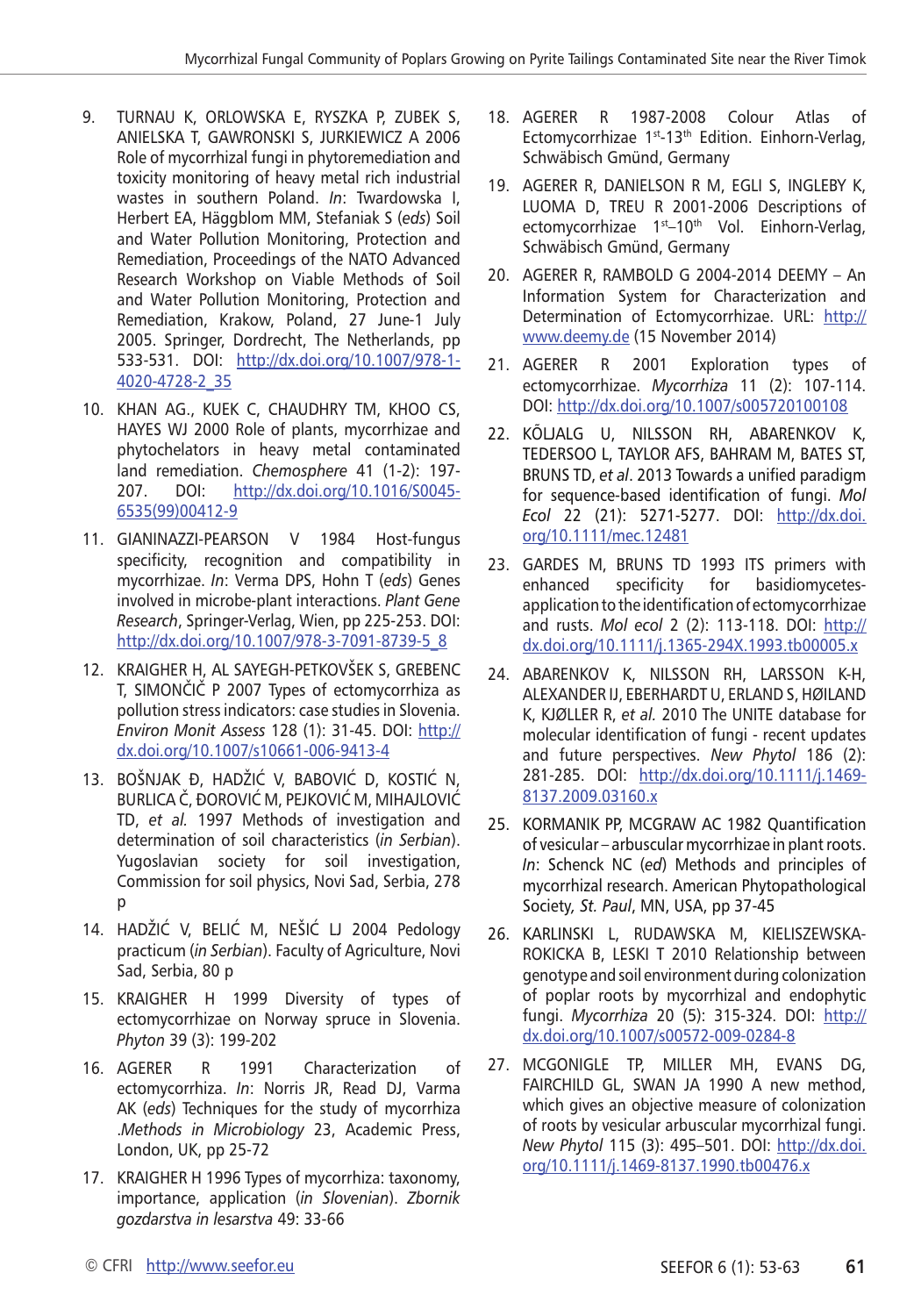- 28. ATLAS R, BARTHA R 1981 Introduction to microbiology. Addison-Wesley, Reading, UK, pp 242-244
- 29. DUGALIĆ G, GAJIĆ B 2005 Pedology practicum (*in Serbian*). Agronomy faculty, Čačak, Serbia, pp 147-152
- 30. ŠKORIĆ A, FILIPOVSKI G, ĆIRIĆ M 1985 Classification of Yugoslav Soils (*in Bosnian*), Academy of Sciences and Arts of Bosnia and Herzegovina, Sarajevo, Bosnia and Herzegovina
- 31. THE MINISTRY OF AGRICULTURE, FORESTRY AND WATER MANAGEMENT IN AGREEMENT WITH THE MINISTRY OF ENVIRONMENTAL PROTECTION 1994 Regulations about allowed quantities of dangerous and harmful matters in soil and irrigating waters and methods about their analysis (*in Serbian*), *Official Gazette* 23/94, Belgrade, Serbia
- 32. PEKEČ S 2010 Pedological and hydrological characteristics of protected part of alluvial plain in Middle Danube (*in Serbian with English summary*). PhD thesis, University of Novi Sad, Faculty of Agriculture, Novi Sad, Serbia, 221 p
- 33. KRPATA D, PEINTNER U, LANGER I, WALTER JF, SCHWEIGER P 2008 Ectomycorrhizal communities associated with *Populus tremula* growing on a heavy metal contaminated site. *Mycol res* 112 (9): 1069-1079. DOI: [http://dx.doi.org/10.1016/j.](http://dx.doi.org/10.1016/j.mycres.2008.02.004) [mycres.2008.02.004](http://dx.doi.org/10.1016/j.mycres.2008.02.004)
- 34. KATANIĆ M, PAOLETTI E, ORLOVIĆ S, GREBENC T, KRAIGHER H 2014 Mycorrhizal status of an ozone-sensitive poplar clone treated with the antiozonant ethylene diurea. *Eur J For Res* 133 (4): 735-743. DOI: [http://dx.doi.org/10.1007/s10342-](http://dx.doi.org/10.1007/s10342-013-0751-9) [013-0751-9](http://dx.doi.org/10.1007/s10342-013-0751-9)
- 35. URBANČIČ M, KUTNAR L 1998 The variety of soil conditions and ground vegetation of forests in moraine of Pokljuka plateau (*in Slovenian with English summary*). *In*: Diaci J (*ed*) Mountain forest: conference proceedings, the 19th Forestry Days, Logar Valley, Slovenia, 26-27 March 1998. Biotechnical Faculty of University Ljubljana, Ljubljana, Slovenia, pp 223-241
- 36. AL SAYEGH-PETKOVŠEK S, POKORNY B 2006 Fungi as responsive and accumulative bioindicators of forest site pollution in the Šalek valley (*in Slovenian with English summary*). *Zbornik gozdarstva in lesarstva* 81: 61-71
- 37. LODGE DJ 1989 The influence of soil moisture and flooding on formation of VA-endo- and ectomycorrhizae in *Populus* and *Salix*. *Plant Soil* 117 (2): 243-253. DOI: [http://dx.doi.org/10.1007/](http://dx.doi.org/10.1007/BF02220718) [BF02220718](http://dx.doi.org/10.1007/BF02220718)
- 38. REGVAR M, LIKAR M, PILTAVER A, KUGONIČ N, SMITH JE 2010 Fungal community structure under goat willows (*Salix caprea* L.) growing at metal polluted site: the potential of screening in a model phytostabilisation study. *Plant Soil* 330 (1-2): 345- 356. DOI: [http://dx.doi.org/10.1007/s11104-009-](http://dx.doi.org/10.1007/s11104-009-0207-7) [0207-7](http://dx.doi.org/10.1007/s11104-009-0207-7)
- 39. HRYNKIEWICZ K, BAUM C, LEINWEBER P, WEIH M, DIMITRIOU I 2010 The significance of rotation periods for mycorrhiza formation in short rotation coppice. *[For Ecol Manage](http://www.sciencedirect.com/science/journal/03781127)* [260 \(11\)](http://www.sciencedirect.com/science/journal/03781127/260/11): [http://dx.doi.org/10.1016/j.](http://dx.doi.org/10.1016/j.foreco.2010.08.020) [foreco.2010.08.020](http://dx.doi.org/10.1016/j.foreco.2010.08.020)
- 40. MLECZKO P 2004 Mycorrhizal and saprobic macrofungi of two zinc wastes in southern Poland. *Acta Biol Cracov Bot* 46: 25-38
- 41. KATANIĆ M, ORLOVIĆ S, GREBENC T, BAJC M, GALIĆ Z, KEBERT M, KRAIGHER H 2011 Mycorrhizal fungi on poplars from a pyrite contaminated site. *In*: Orlović S (*ed*) STREPOW: Workshop Proceedings, Andrevlje-Novi Sad, Serbia, 23-24 February 2011. Institute of Lowland Forestry and Environment, Novi Sad, Serbia, pp 305-312
- 42. STAUDENRAUSCH S, KALDORF M, RENKER C, LUIS P, BUSCOT F 2005 Diversity of the ectomycorrhiza community at an uranium mining heap. *Biol Fert Soils* 41 (6): 439-446. DOI: [http://dx.doi.](http://dx.doi.org/10.1007/s00374-005-0849-4) [org/10.1007/s00374-005-0849-4](http://dx.doi.org/10.1007/s00374-005-0849-4)
- 43. KOIDE R T, SHUMWAY DL, XU B, SHARDA JN 2007 On temporal partitioning of a community of ectomycorrhizal fungi. *New Phytol* 174 (2): 420-429. DOI: [http://dx.doi.org/10.1111/j.1469-](http://dx.doi.org/10.1111/j.1469-8137.2007.02000.x) [8137.2007.02000.x](http://dx.doi.org/10.1111/j.1469-8137.2007.02000.x)
- 44. DAHLBERG A 2001 Community ecology of ectomycorrhizal fungi: an advancing interdisciplinary field. *New Phytol* 150 3: 555- 562. DOI: [http://dx.doi.org/10.1046/j.1469-](http://dx.doi.org/10.1046/j.1469-8137.2001.00142.x) [8137.2001.00142.x](http://dx.doi.org/10.1046/j.1469-8137.2001.00142.x)
- 45. KRAIGHER H, AL SAYEGH-PETKOVŠEK S 2011 Mycobioindication of stress in forest ecosystems. *In*: Rai M, Varma A (*eds*) Diversity and biotechnology of ectomycorrhizae. *Soil biology* 25, Springer-Verlag Berlin Heidelberg, Germany, pp 301-322